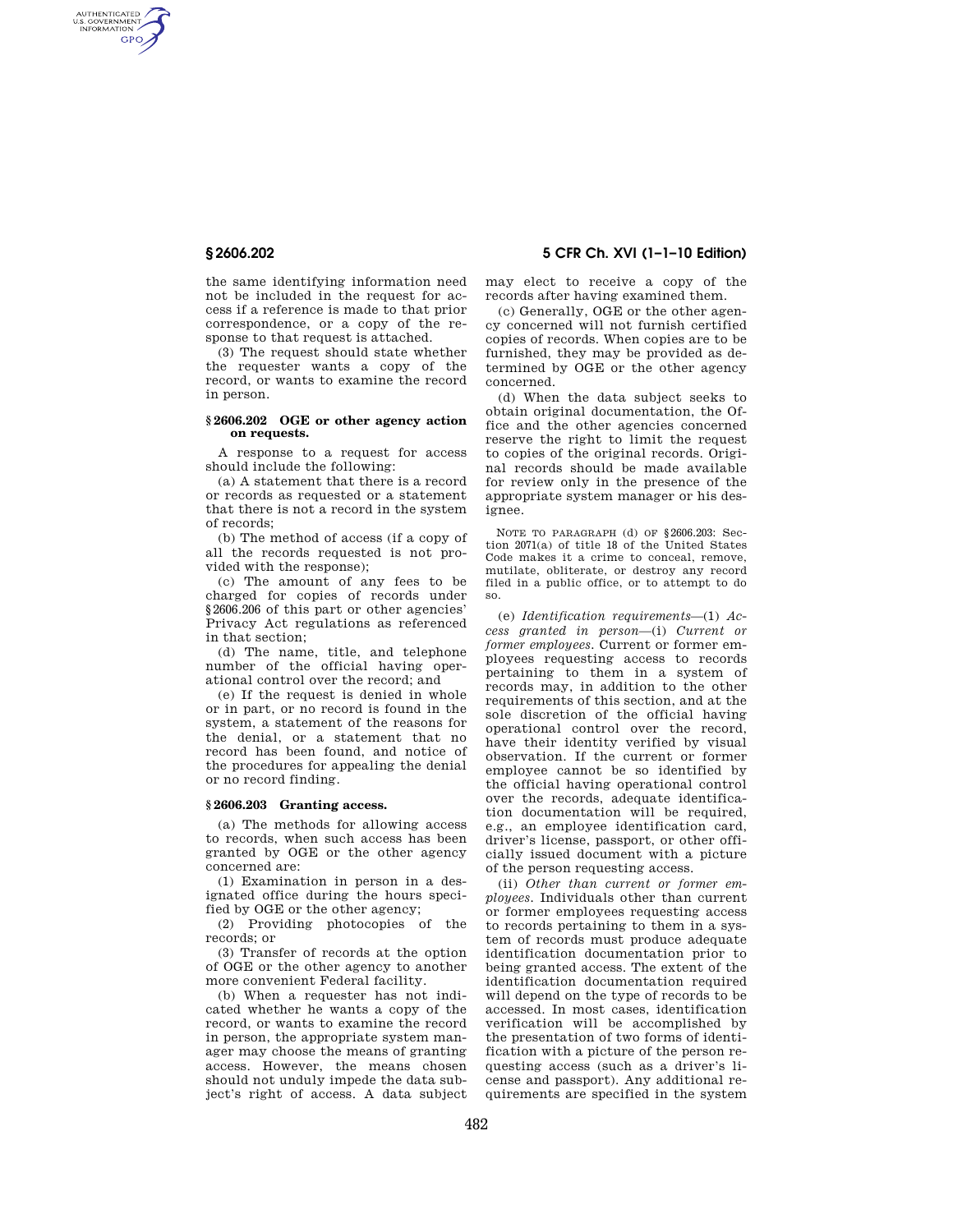### **Office of Government Ethics § 2606.203**

notices published pursuant to subsection (e)(4) of the Act.

(2) *Access granted by mail.* For records to be accessed by mail, the appropriate system manager shall, to the extent possible, establish identity by a comparison of signatures in situations where the data in the record is not so sensitive that unauthorized access could cause harm or embarrassment to the individual to whom they pertain. No identification documentation will be required for the disclosure to the data subject of information required to be made available to the public by 5 U.S.C. 552, the Freedom of Information Act. When, in the opinion of the system manager, the granting of access through the mail could reasonably be expected to result in harm or embarrassment if disclosed to a person other than the individual to whom the record pertains, a notarized statement of identity or some similar assurance of identity may be required.

(3) *Unavailability of identification documentation.* If an individual is unable to produce adequate identification documentation, the individual will be required to sign a statement asserting identity and acknowledging that knowingly or willfully seeking or obtaining access to records about another person under false pretenses may result in a criminal fine of up to \$5,000 under subsection (i)(3) of the Act. In addition, depending upon the sensitivity of the records sought to be accessed, the appropriate system manager or official having operational control over the records may require such further reasonable assurances as may be considered appropriate, e.g., statements of other individuals who can attest to the identity of the data subject. No verification of identity will be required of data subjects seeking access to records which are otherwise available to any person under 5 U.S.C. 552.

(4) *Inadequate identification.* If the official having operational control over the records in a system of records determines that an individual seeking access has not provided sufficient identification documentation to permit access, the official shall consult with the appropriate system manager prior to denying the individual access. Whenever the system manager determines,

in accordance with the procedures herein, that access will not be granted, the response will also include a statement of the procedures to obtain a review of the decision to deny access in accordance with §2606.205.

(f) *Access by the parent of a minor, or legal guardian.* A parent of a minor, upon presenting suitable personal identification as otherwise provided under this section, may access on behalf of the minor any record pertaining to the minor in a system of records. A legal guardian, upon presentation of documentation establishing guardianship and suitable personal identification as otherwise provided under this section, may similarly act on behalf of a data subject declared to be incompetent due to physical or mental incapacity or age by a court of competent jurisdiction. Minors are not precluded from exercising on their own behalf rights given to them by the Privacy Act.

(g) *Accompanying individual.* A data subject requesting access to his records in a system of records may be accompanied by another individual of the data subject's choice during the course of the examination of the record. The official having operational control of the record may require the data subject making the request to submit a signed statement authorizing the accompanying individual's access to the record.

(h) *Access to medical records.* When a request for access involves medical or psychological records that the appropriate system manager believes requires special handling, the data subject should be advised that the material will be provided only to a physician designated by the data subject. Upon receipt of the designation and upon verification of the physician's identity as otherwise provided under this section, the records will be made available to the physician, who will disclose those records to the data subject.

(i) *Exclusion.* Nothing in these regulations permits a data subject's access to any information compiled in reasonable anticipation of a civil action or proceeding (*see* subsection (d)(5) of the Act).

(j) *Maximum access.* This regulation is not intended to preclude access by a